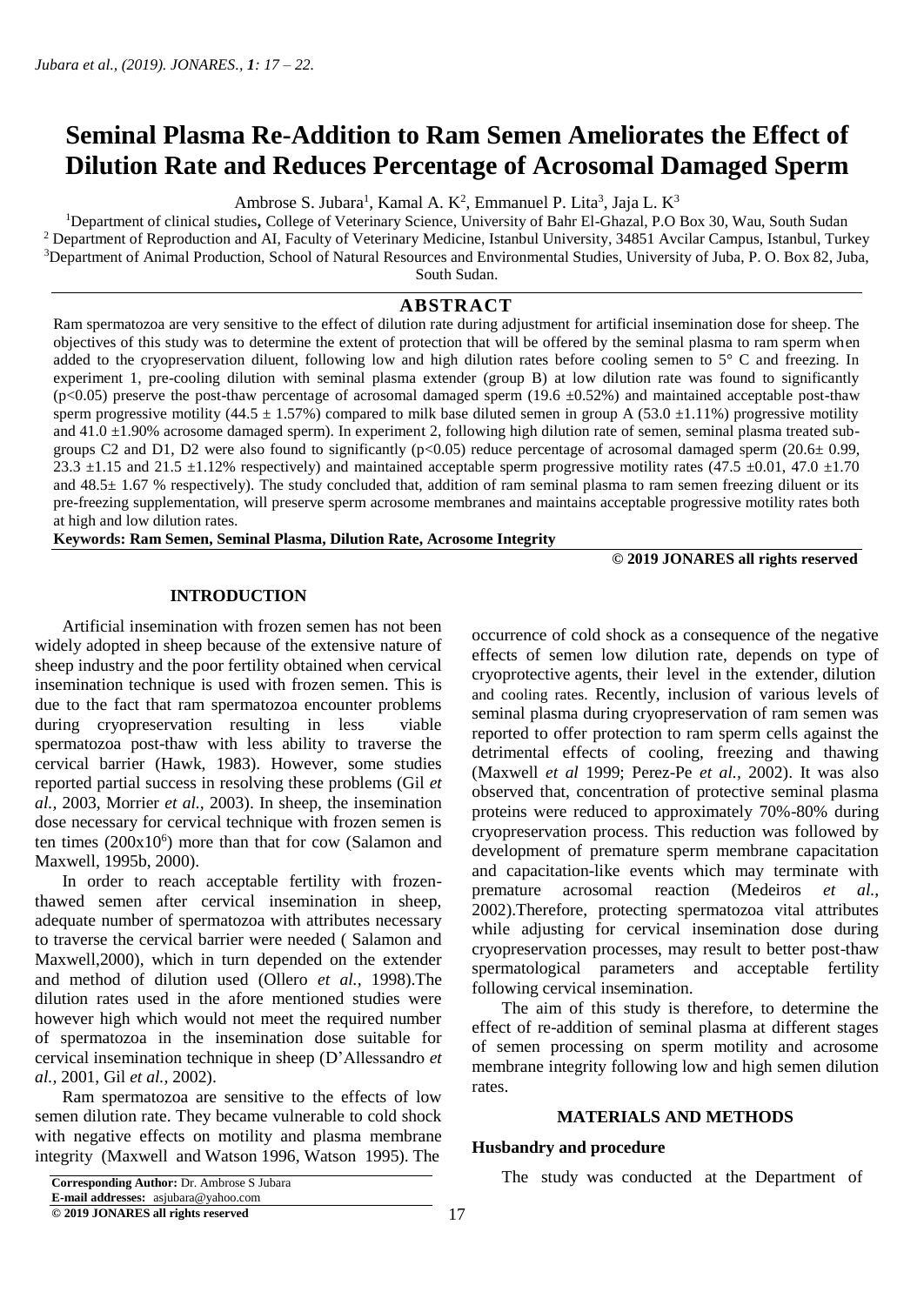Reproduction and Artificial Insemination (AI), Faculty of Veterinary Medicine, Istanbul University between March and July in 2006. The experimental units involved six Kivircik rams, aged 4-6 years. The rams were kept under the same management, feeding and closed housing environment. They were provided with concentrate ration of 1kg/ram/day, offered good quality hay and clean drinking water made available for them throughout the period of study.

#### **Semen collection, evaluation and processing**

Semen was collected from the rams twice a week for a period of four months between March and July by electroejaculation method (Evans and Maxwell 1987). Sperm motility rate throughout the study was assessed subjectively using a phase-contrast microscope (x20). The acrosome integrity assessed as the absence or presence of a normal apical ridge was evaluated by mixing 5µml semen with 100uml formal saline fixative solution (Hancock, 1952) and examined using oil immersion lens (x100) under phase-contrast microscope. Haemocytometer method described by Evans and Maxwell (1987) was used for determination of sperm concentration.

 Following assessment of spermatological characteristics of fresh semen immediately, semen were diluted at  $26^\circ$  C, then slowly cooled to  $5^\circ$  C at the rate of 0.3˚ C/min. Glycerolization of semen was done at 5˚ C within 50 minutes. Semen then equilibrated at 5˚ C for 2 hours before being loaded in to 0.25ml straw and frozen in liquid nitrogen vapor  $(-110^{\circ} \text{ C})$  for 7 minutes and then stored in liquid nitrogen (-196° C). Frozen semen were thawed in water bath at 50° C for 10 sec and evaluated for post-thaw spermatological characteristics.

## **Seminal plasma harvesting and preparation Preparation of semen extenders**

Skim milk base extender: Skim milk base extender was prepared by dissolving 11g of 1% fat skim milk powder in 100ml distilled water to make 11% (w/v) solution. The solution was then heated to 95° C for 10 minutes (Evans and Maxwell 1987), cooled to room temperature and then 10% (v/v) of egg yolk was added to the solution. After thorough homogenization, the mixture was centrifuged in cold centrifuge at 3310 x g for 20 minutes according to the technique described by Gil *et al*., (2003). Following centrifugation, the middle clear solution was then separated from the upper and bottom parts by filtering through several layers of sterile gauze into a clean sterile glass beaker. 0.03 g/100ml penicillin, 0.04 g/100ml streptomycin and 0.024 g/100ml fructose were added to the filtrate which was then transferred into 14 ml plastic centrifuge tubes and stored under -20° C until used.

 Preparation of glycerolized extender: glycerolized extenders (10%) glycerol, were prepared by addition of 10% glycerol (v/v) to the milk base extender and then stored under -20° C until used**.** 

 Preparation of seminal plasma extender: seminal plasma extender was prepared by addition of 20% seminal plasma to milk base extender (v/v).

 Preparation of Hancock's formal saline solution: Hancock's formal saline solution was prepared according to Hancock (1952) and maintained under 5° C throughout the study period.

## **Experimental design**

## **Experiment I**

 This experiment aimed to determine the effect of precooling addition of seminal plasma following low semen dilution rate  $(1 + 1)$  and the extent of protection that will be offered by seminal plasma re-addition to ram sperm against the detrimental effects of cooling and freezing after final dilution rate  $(1 + 3)$ .

 Pooled semen was divided into two equal volumes. Each volume was then diluted at 26° C with skim milk base extender forming group A or diluted with skim milk base extender containing 20% seminal plasma forming group B.

Semen then cooled to  $5^{\circ}$  C at which temperature they were extended with skim milk diluent containing 10% glycerol to 1+3 dilution rate (Table 1). A period of two hours of equilibration was allowed before semen being packed into straws and frozen over liquid nitrogen vapour. Three straws from each group of 20 straws were thawed and evaluated for sperm progressive motility and acrosomes integrity.

#### **Experiment 2**

 This experiment aimed at determining the extent of protection that will be offered by re-addition of seminal plasma before freezing at 5° C following high semen dilution rate, on sperm progressive motility and acrosome integrity of ram semen during cryopreservation.

**Table 1:** Formation of low dilution rate treatment groups

| <b>Processing Stage</b> |                      | <b>Treatment Group</b>           |                       |
|-------------------------|----------------------|----------------------------------|-----------------------|
| <b>Before</b>           |                      | B<br>A                           |                       |
| Cooling                 |                      |                                  |                       |
|                         | <b>Dilution Rate</b> | $1 + 1$<br>$1+1$ (semen+Diluent) |                       |
|                         | Seminal plasma       | 0                                | 20                    |
|                         | $\%$                 |                                  |                       |
| <b>Before</b>           |                      |                                  |                       |
| Freezing                |                      |                                  |                       |
|                         | <b>Dilution Rate</b> | $1 + 3$                          | $1+3$ (semen+Diluent) |
|                         | Seminal plasma       | 0                                | 10                    |
|                         | $\%$                 |                                  |                       |
|                         | Glycerol %           | 5                                | 5                     |

 As in experiment 1, pooled semen was divided into two equal volumes, each of which was diluted to  $1+1$ (semen + extender) rate with skim milk base and 20% seminal plasma in skim milk base extenders forming main group C and D respectively (Table 2).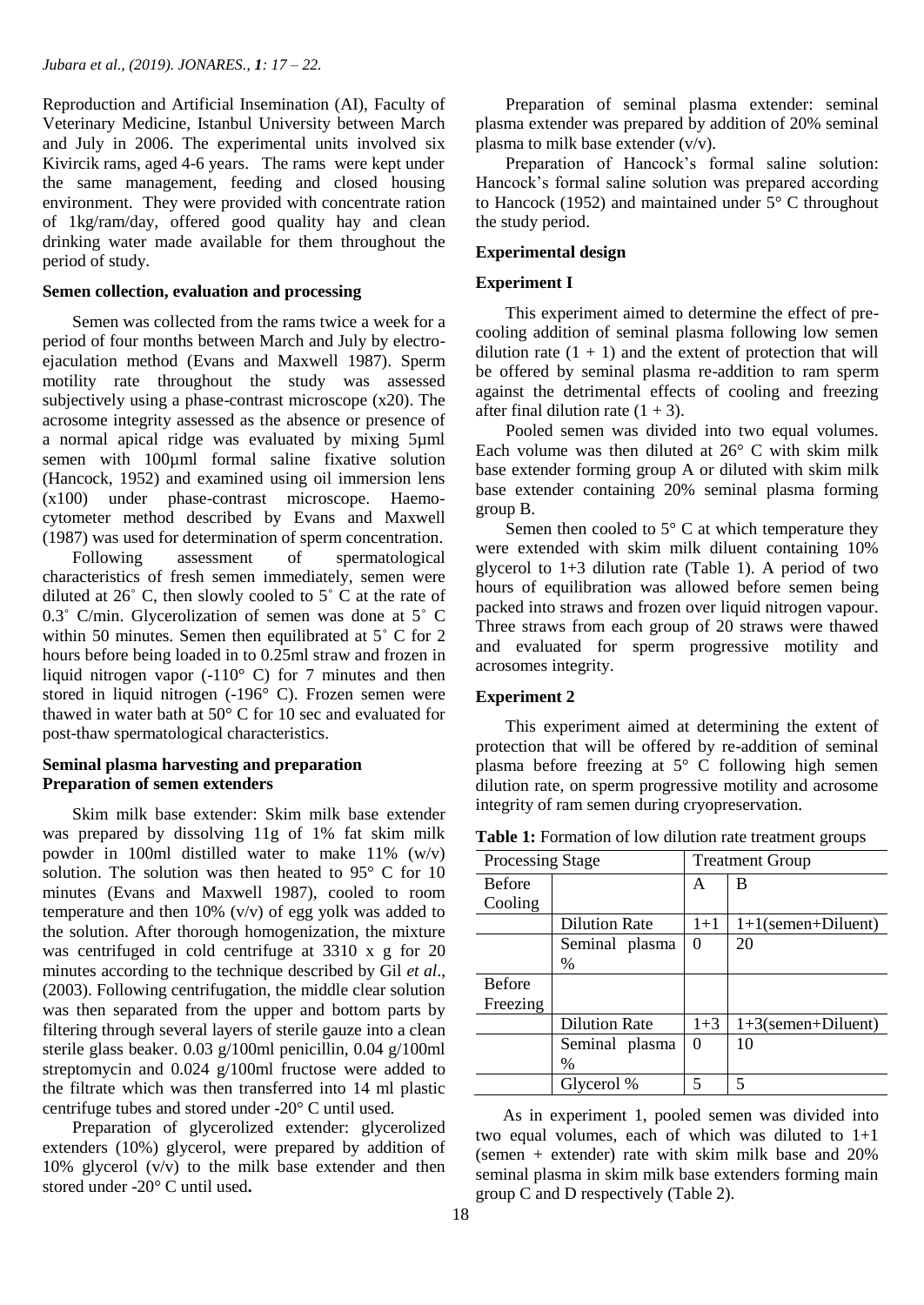Semen was cooled to  $5^{\circ}$  C then immediately highly extended with 10% glycerol extender to  $1 + 7$  dilution rate. Each main group (C and D) again was divided into two equal volumes forming C1, C2 and D1, D2 groups. Groups C2 and D2 were again supplemented with 10% seminal plasma thus increased the pre-freezing level of seminal plasma in D2 to 15% and 10% in group C2 (Table 3).

Each experiment was replicated 10 times (n=10). Three straws / each group were examined for post-thaw sperm progressive motility rate and acrosomes integrity  $(n=40)$ .

**Table 2:** Formation of high dilution rate treatment groups

| $\%$          |                 | Treatment group |                           |  |
|---------------|-----------------|-----------------|---------------------------|--|
|               |                 | $\subset$       |                           |  |
| <b>Before</b> | Dilution rate   |                 | $1+1$ 1+1 (semen+diluent) |  |
| cooling       | Seminal plasma  | $\theta$        | 20                        |  |
|               | level $(\% )$   |                 |                           |  |
| <b>Before</b> | Dilution rate   |                 | $1+7$ 1+7 (semen+diluent) |  |
| freezing      | Seminal plasma  | $\theta$        | 5                         |  |
|               | level $(\% )$   |                 |                           |  |
|               | Glycerol $(\%)$ |                 | 5                         |  |

**Table 3:** Pre-freezing formation of high dilution rate sub groups

|                | <b>Treatment Groups</b> |  |  |  |
|----------------|-------------------------|--|--|--|
|                |                         |  |  |  |
| Seminal plasma |                         |  |  |  |
| Glycerol       |                         |  |  |  |

#### **Statistical analysis**

 Data obtained in this study were presented as means  $\pm$ SE. With the help of SPSS 10.0 statistical software package, one way analysis of variance (ANOVA) to evaluate the treatment effects was used and Duncan's Multiple Range test (Duncan,1955), LSD and t' test were used to determine significant differences between means at p<0.05 the level of significance.

#### **RESULTS**

## **Experiment 1**

 Following low semen dilution rate, the progressive motility of sperm following treatment showed no significant differences (p>0.05) between treatments before cooling and freezing (Table 4). However, statistically significant differences  $(p<0.05)$  between treatments were observed following freezing and thawing  $(53.0 \pm 1.11\%)$  in group A, and  $44.5 \pm 1.57\%$  in group B). Addition of seminal plasma in group B appeared to reduce percentage of acrosomal damaged spermatozoa before cooling, freezing and thawing (Table 4).

Significant differences  $(p<0.05)$  were observed before freezing  $(8.0 \pm 0.89\%$  in group B and  $17.9 \pm 1.10\%$  in

group A). After freezing and thawing, they were 19.6  $\pm 0.52\%$  in seminal plasma treated group B and 41.0 ±1.90% in milk base extender group A.

#### **Experiment 2**

 At pre-freezing stage, the effect of high dilution rate on sperm progressive motility and acrosome integrity were not significant (p>0.05) among seminal plasma treated main group D, compared to untreated group C (Table 5).

**Table 4:** Effect of seminal plasma addition on sperm's

| progressive motility and acrosomes integrity |                         |                   |  |  |
|----------------------------------------------|-------------------------|-------------------|--|--|
| Parameters                                   | Treatment groups        |                   |  |  |
|                                              | A                       | в                 |  |  |
| Progressive motility rate (%)                |                         |                   |  |  |
| Before cooling                               | $86.0 \pm 1.23$         | $87.0 \pm 1.53$   |  |  |
| After cooling                                | $84.0 \pm 1.45$         | $86.0 \pm 1.80$   |  |  |
| Before freezing                              | $82.0 \pm 1.53$         | $85.0 \pm 1.83$   |  |  |
| Post-thawing                                 | $53.0 \pm 1.11^a$       | $44.5 \pm 1.57^b$ |  |  |
| Acrosomal Integrity (%)                      |                         |                   |  |  |
| Before cooling                               | $7.9 \pm 0.85$          | $4.1 \pm 0.48$    |  |  |
| After cooling                                | $11.2 \pm 1.07$         | $6.3 \pm 0.56$    |  |  |
| Before freezing                              | $17.9 \pm 1.10$         | $8.0 \pm 0.89$    |  |  |
| Post-thawing                                 | $41.0 \pm 1.90^{\circ}$ | $19.6 \pm 0.52^b$ |  |  |

<sup>a,b</sup> values in the same raw with different superscripts are significantly different  $(p<0.05)$ 

| Table 5: Effect of seminal plasma addition on sperm's |  |
|-------------------------------------------------------|--|
| progressive motility and acrosomes integrity          |  |

| Parameters                    | <b>Treatment</b> groups   |                 |  |
|-------------------------------|---------------------------|-----------------|--|
|                               | C                         |                 |  |
| Progressive motility rate (%) |                           |                 |  |
| Before cooling                | $86.0 \pm 1.25$           | $88.5 \pm 1.0$  |  |
| Before freezing               | $83.0 \pm 1.11$           | 85.0 1.17       |  |
| Acrosomes Integrity (%)       |                           |                 |  |
| Before cooling                | $8.2 \pm 0.53$            | $5.1 \pm 0.43$  |  |
| Before freezing               | $13.0 \pm 0.4^{\text{a}}$ | $8.5 \pm 0.6^b$ |  |

**a,b** values in the same raw with different superscripts are significantly different  $(p<0.05)$  according to Duncan's Multiple Range test.

| Table 6: Effect of seminal plasma addition on sperm  |  |  |
|------------------------------------------------------|--|--|
| progressive motility and acrosome membrane integrity |  |  |
|                                                      |  |  |

| Parameter                     | Sub-Groups           |                       |                      |                  |  |
|-------------------------------|----------------------|-----------------------|----------------------|------------------|--|
|                               | C <sub>1</sub>       | $\mathcal{C}$         | D1                   | D <sub>2</sub>   |  |
| Progressive Motility Rate (%) |                      |                       |                      |                  |  |
| Pre-Freezing                  | $85 \pm 0.8$         | $87 + 1.1$            | $87+1.1$             | $88.5 \pm 0.8$   |  |
| Post-Thawing                  | $53 \pm 1.3^{\rm a}$ | $48 \pm 0.01^{\rm b}$ | $47+1.7b$            | $48.5 \pm 1.7^b$ |  |
| Acrosome Integrity (%)        |                      |                       |                      |                  |  |
| Pre-Freezing                  | $17 \pm 1.2^a$       | $12 \pm 1.0^{\circ}$  | $11 \pm 0.9^{\circ}$ | $13.2 \pm 1.4^b$ |  |
| Post-Thawing                  | $42 \pm 1.2^a$       | $21 \pm 1.0^{\circ}$  | $23 + 12^b$          | $21.5 \pm 1.1$ ° |  |

a,b,c, d values in the same raw with different superscripts are significantly different ( $p<0.05$ ) according to Duncan's Multiple Range test.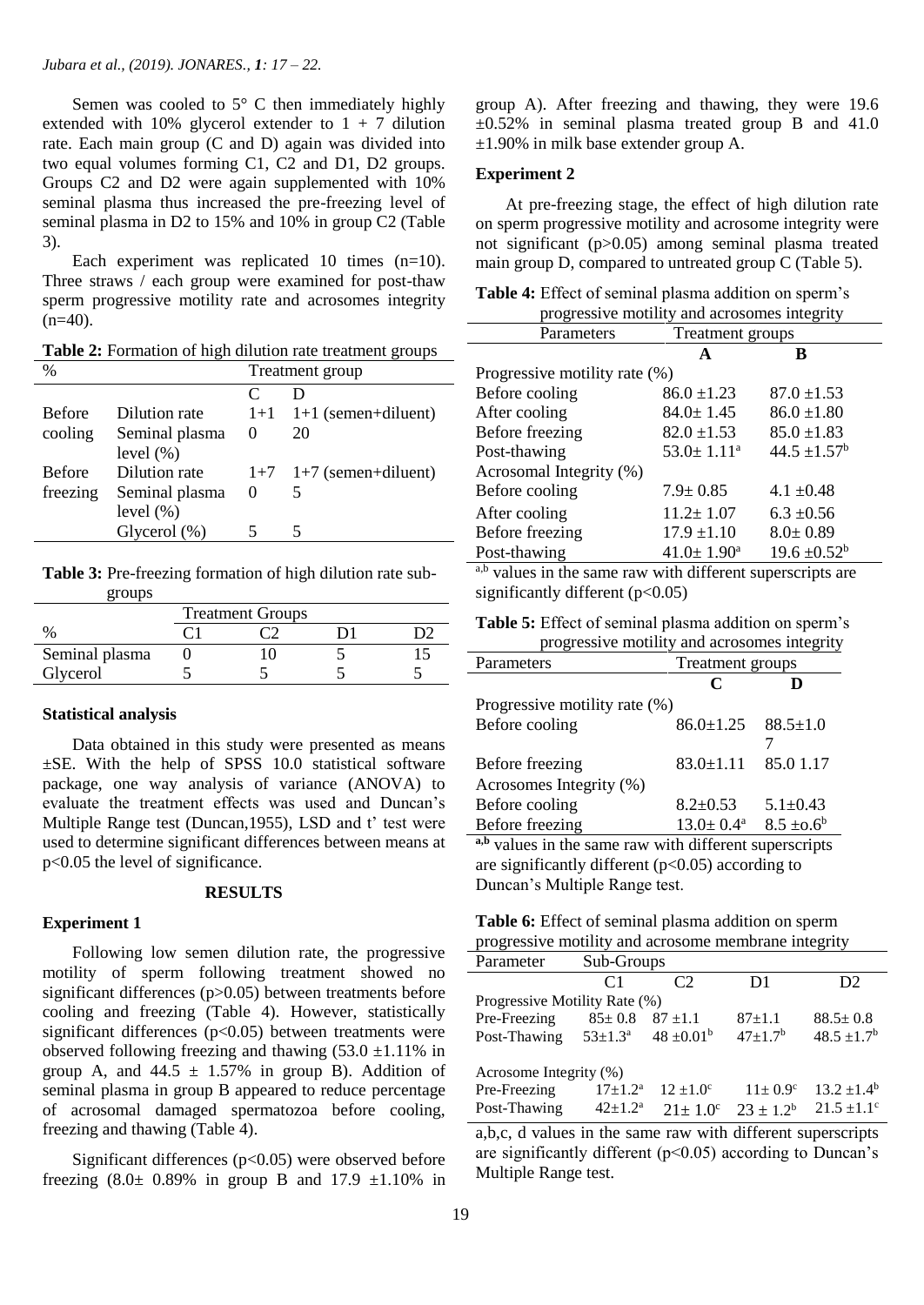However, after freezing and thawing, seminal plasma untreated group C1 showed significantly  $(p<0.05)$  higher progressive motility rate  $(53.0 \pm 1.33\%)$ , than groups containing various levels of seminal plasma  $(47.5 \pm 0.01\%)$ group C2, 47.0  $\pm$ 1.70% group D1 and 48.5  $\pm$ 1.67% group D<sub>2</sub>) as shown in Table (6).

 Following high dilution rate, acrosomes damaged spermatozoa were significantly reduced in seminal plasma treated groups  $(p<0.05)$  C2, D1 and D2 than untreated group C1 (Table 6).

## **DISCUSSION**

 In sheep artificial insemination industry, interest for frozen ram semen was aroused with the adoption of intensive sheep breeding system. Cervical Artificial Insemination (AI) is the practical and cheap approach which is readily available for farmers. However, the relatively low fertility rate achieved with this method using frozen semen, limited its wider application.

 Today, a trend for improvement of frozen ram semen for cervical insemination has been the goal in sheep industry and a research focus. Continuous search for a suitable extender that will preserve adequate number of spermatozoa with characteristics necessary to traverse the cervical barrier and results into acceptable fertility is needed (Holt, 2000).

 The capability of sperm cell to resist cold shock generally known as freezability is an important attribute for ram spermatozoa to maintain the plasma and outer acrosome membranes intact throughout cryopreservation. This attributes varies among individual rams and between ejaculates of the same ram (Salamon and Maxwell, 1995a; Holt, 2000; Windsor 1997, Eppleston and Maxwell 1991).

 In experiment 1, sperm progressive motility rates and acrosome integrity were preserved in seminal plasma supplemented group B, similar to the control group A. Spermatozoa motility and acrosome integrity were preserved during semen cooling to 5° C and throughout the equilibration period.

 After freezing and thawing, when the level of seminal plasma was expected to be reduced by dilution to 10% (Table 1), significantly high post thaw motility rate and acrosome damaged spermatozoa was shown in group A compared to group B  $(P<0.05)$ .

 The role of milk protein lactalbumin in enhancing sperm motility and viability when added to semen extender in this result was supported by Ollero *et al.,* (1998),Gil *et al.,* (2000, 2003) and Watson, (1995). In addition, some sperm parameters were found to be better with clarified milk extender than none clarified in agreement with report of Gil *et al*., (2000). However, D'Alessandro *et al.*, (2001) obtained lower proportion of motile spermatozoa post thawing when milk extender and low pre-freezing dilution rate were used. This indicates that milk extender does not support sperm motility frozen at low pre-freezing dilution rates.

 In this study, despite the high proportion of motile sperm observed in group A after thawing, significant ( p<0.05) number of spermatozoa with damaged acrosome membranes (41.0±1.9%) were observed compared to group B (Table4). Using the same extender, Gil *et al.,* (2003) reported less acrosomes damaged and high proportion of capacitated spermatozoa after thawing. Since capacitated spermatozoa submits readily to spontaneous acrosomal reaction, then it is logically to conclude that, the proportion of spermatozoa with damaged acrosome membranes is expected to increase after thawing which concurs with the findings of D'Alessandro and Martamucci (2005). However, this study did not consider the proportion of sperm which have undergone capacitation.

 Addition of 20% seminal plasma to milk base extender in group B, maintains high sperm motility and acrosome membrane integrity after cooling to 5° C. However, following final dilution, seminal plasma level was reduced to 10% pre-freezing which was reflected in the slight reduction in spermatozoa motility rate but significant post-thaw reduction of acrosomal damaged sperm compared to group A  $(P<0.05)$ . The obtained postthaw motility rate in  $\overline{B}$  was 44.5 $\pm$ 1.57% and this fall within the range of 40%-60% considered to be high for ram spermatozoa motility rate after freezing and thawing (Salamon and Maxwell, 2000).

 Although reduction of motility rate in seminal plasma groups was not that significant, yet it appeared that seminal plasma does slightly affect motility which contradicted the reports of Graham *et al.,* (1994), Bass, (1983), Moore *et al.,* (2005) and Bass, (1983) in their supporting seminal plasma maintenance of spermatozoa motility. They revealed that sperm motility promoting factor in seminal plasma may be rendered ineffective by prolonged exposure of spermatozoa to seminal plasma.

 Sperm acrosome membrane integrity was significantly preserved in B  $(P<0.05)$  throughout cooling to  $5^{\circ}$  C, freezing and thawing (Table 4). This confirmed previous findings of Moore *et al.,* (2005) in which the occurrence of cooling induced capacitation and capacitation-like changes on sperm membranes were prevented in the presence of seminal plasma and that capacitated sperm membranes were again converted to normal state in presence of seminal plasma, termination of capacitation events by premature acrosome reaction is halted at early stages of cryopreservation.

 In experiment 2, when semen was highly diluted (Table 2), significant post-thaw motility rate and acrosomes damaged spermatozoa was observed in subgroup C1 (Table 6). This agreed with the findings of Prathalingan *et al*., (2006) in that high dilution rate did not have marked effects on spermatozoa motility following cryopreservation, but did reduce the proportion of spermatozoa with intact acrosome. At an intermediate prefreezing semen dilution rate, milk base extender is shown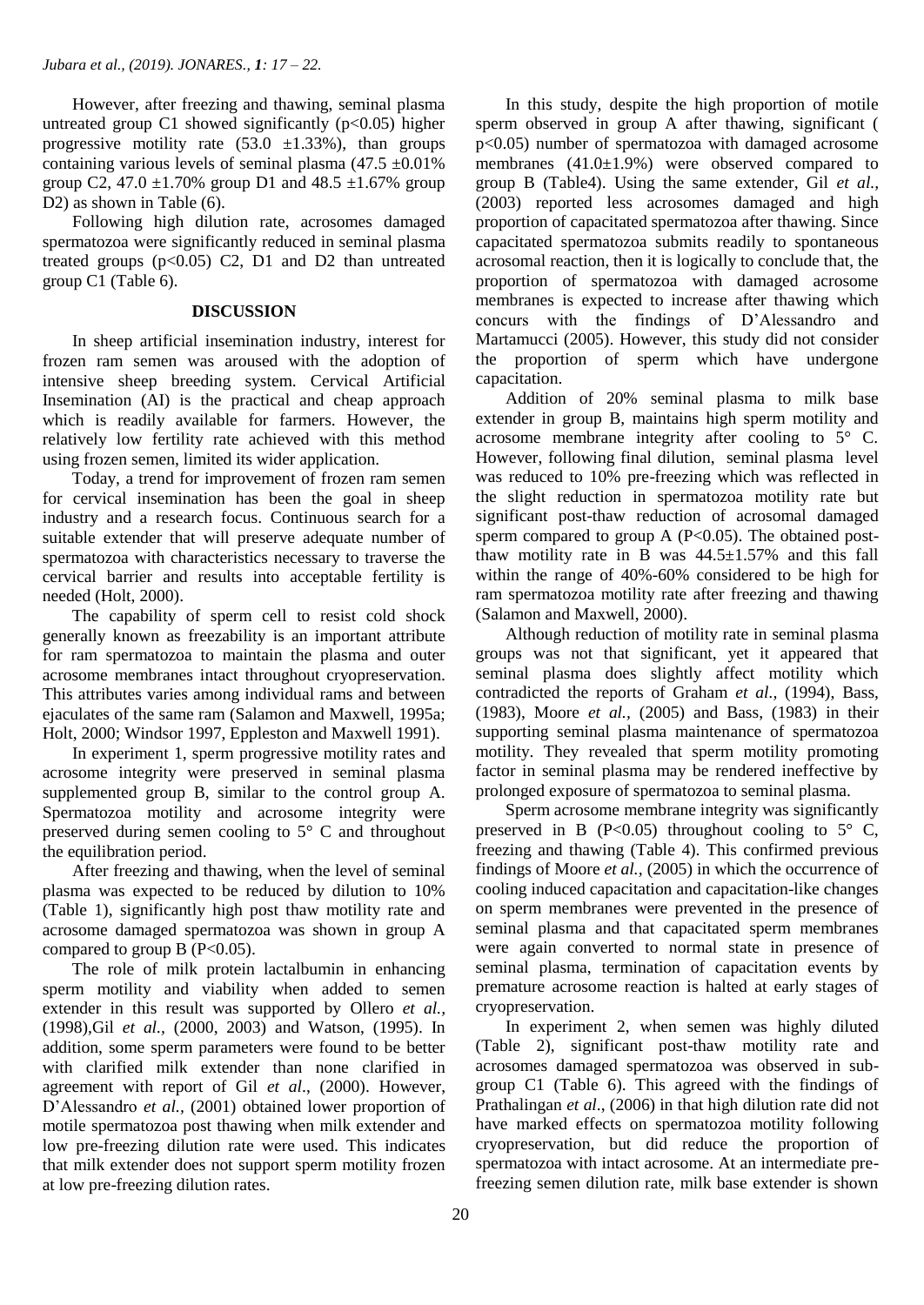to display better protective effects on sperm motility (D'Alessandro *et al* 2001, D'Alessandro and Martemucci 2005).

 Addition of 10% seminal plasma at 5° C in subgroups C2 and D2, significantly improved the acrosomes integrity after freezing and thawing compared to subgroup C1 ( $p<0.05$ ). This may indicate that, capacitation changes that occurred during cryopreservation process were prevented and reverted by the added seminal plasma, and accordingly, premature acrosomal reaction was prevented (Vadnais *et al.,* 2005) thus fertile life span of spermatozoa will be preserved for longer period. But sperm concentration desired for cervical insemination dose may need further re-adjustment with centrifuge.

 Further increase in seminal plasma level by addition of 10% in group D2, significantly improved post-thaw sperm motility and acrosome integrity  $(p<0.05)$  which again indicates that, pre-freezing increase in level of seminal plasma, conferred better protection on ram spermatozoa during freezing and thawing.

## **CONCLUSION**

 This study concludes that during the process of stepwise adjustment of ram semen for cervical insemination dose  $(200 \times 10^6 \text{ sperm/ml})$ , inclusion of seminal plasma in the diluent for cryopreservation of ram semen or its re-addition pre-freezing, ameliorates the untoward effects of low and high extension rates through preservation of acrosome integrity and acceptable progressive motility rates.

## **ACKNOWLEDGEMENTS**

 The authors' sincerely acknowledge the fund received from the Institute of Health Sciences at University of Istanbul, Turkey. Moreover, we are indebted to the entire staff and technicians at the department of Artificial Insemination in University of Istanbul, Turkey.

## **REFERENCES**

- **Bass, J. W., Molan, P. C. and Shannon, P.** (1983). Factors in seminal plasma of bulls that affect the viability and motility of spermatozoon. *Journal of Reproduction and Fertility*, **68**:275-280*.*
- **D'Allessandro, A.G.D., Martemucci, G. Collanna, M. A. and Bellini A.** (2001). Post thaw survival of ram spermatozoon and fertility after insemination as affected by pre-freezing sperm concentration and extender composition. *Theriogenology*, **55:**1159- 1170*.*
- **D'Alessandro, A. G., and Martemucci, G.** (2005). Postthaw survival and acrosome integrity of spermatozoa of Leccese rams frozen in different seasons with a milk-egg yolk extender. *Italian Journal of Animal Science*, 4:139-148.
- **Duncan, D. B.** (1955). Multiple Range and multiple tests. *Biometrics,* **11**:1-42*.*
- **Eppleston, J. Maxwell, W. M. C.** (1991). Between rams variation in the reproductive performance of ewes inseminated with frozen semen. *Proceeding of Australian Society of Reproductive Biology*, **23**:130.
- **Evans, G. and Maxwell, W. M. C.** (1987). Frozen storage of semen. In: Salamon's Artificial Insemination of Sheep and Goats*.* Butter worths, Wellington. **PP**. 19, 91-141*.*
- **Gil, J. Söderquist, L. and Rodriguez-Martinez, H.** (2000). Influence of centrifugation and different extenders on post thaw sperm quality of ram semen. *Theriogenology*, **54**:93-108*.*
- **Gil, J. Rodriguez-Irazoqui, M., Söderquist, L., Rodriguez-Martinez, H.** (2002). Influence of centrifugation or low extension rates pre-freezing on the fertility of ram semen after cervical insemination. *Theriogenolog,* **57**:1781-1792.
- **Gil, J., Lundeheim N., Söderquist, L., and Rodriguez-Martinez, H.** (2003). Influence of extender, temperature, and addition of glycerol on post thaw sperm parameters in ram semen. *Theriogenology,* **59**:1241-1255.
- **Graham, E. F., Crabo, B. G. and Pace, M. M.** (1994). Current status of semen preservation in the ram, boar and stallion. *Journal of Animal Science, (Supplement 1),* **247**: 80-120.
- **Hancock***,* **J. L.** (1952). The morphology of bull spermatozoon. *Journal of Experimental Biology,* **29**:445-453.
- **Hawk, H. W.** (1983). Sperm survival and transport in the female reproductive tract. *Journal of Dairy Science,* **66**: 2645-2660.
- **Holt, W. V.** (2000). Basic aspects of frozen storage of semen. *Animal Reproduction Science*, **62**: 3-22.
- **Maxwell, W. M. C. and Watson, P. F.** (1996). Recent progress in the preservation of ram semen. *Animal Reproduction Science*, **42**: 55-65.
- **Maxwell, W. M. C. Evans, G, Mortimer, S. T., Gillan L, Gellatly, E. S. and Mcphie, C. A.** (1999). Normal fertility in ewes after cervical insemination with frozen-thawed spermatozoa supplemented with seminal plasma. *Reproduction and Fertility*, **11**: 123- 126.
- **Medeiros, C. M. O, Forell, F. Oliverira, A. T. D. and Rodriques, J. L.** (2002). Current status of sperm cryopreservation. Why isn't it better?, *Theriogenology*, **57**:327-344.
- **Moore, A. I., Squires, E. L. and Graham, J. K.** (2005). Effect of seminal plasma on the cryopreservation of equine spermatozoa. *Theriogenology,* **63**:2372-2381.
- **Morrier, A., Castonguay, F. and Baily, J. L.** (2003). Glycerol addition and conservation of fresh and cryopreserved ram semen. *Canadian Journal of Animal Science,* **83**:221-227*.*
- **Ollero, M., Perez-pe, R., Muino-Blanco, T., and Cebrian-Perez, J. A.** (1998). Improvement of ram